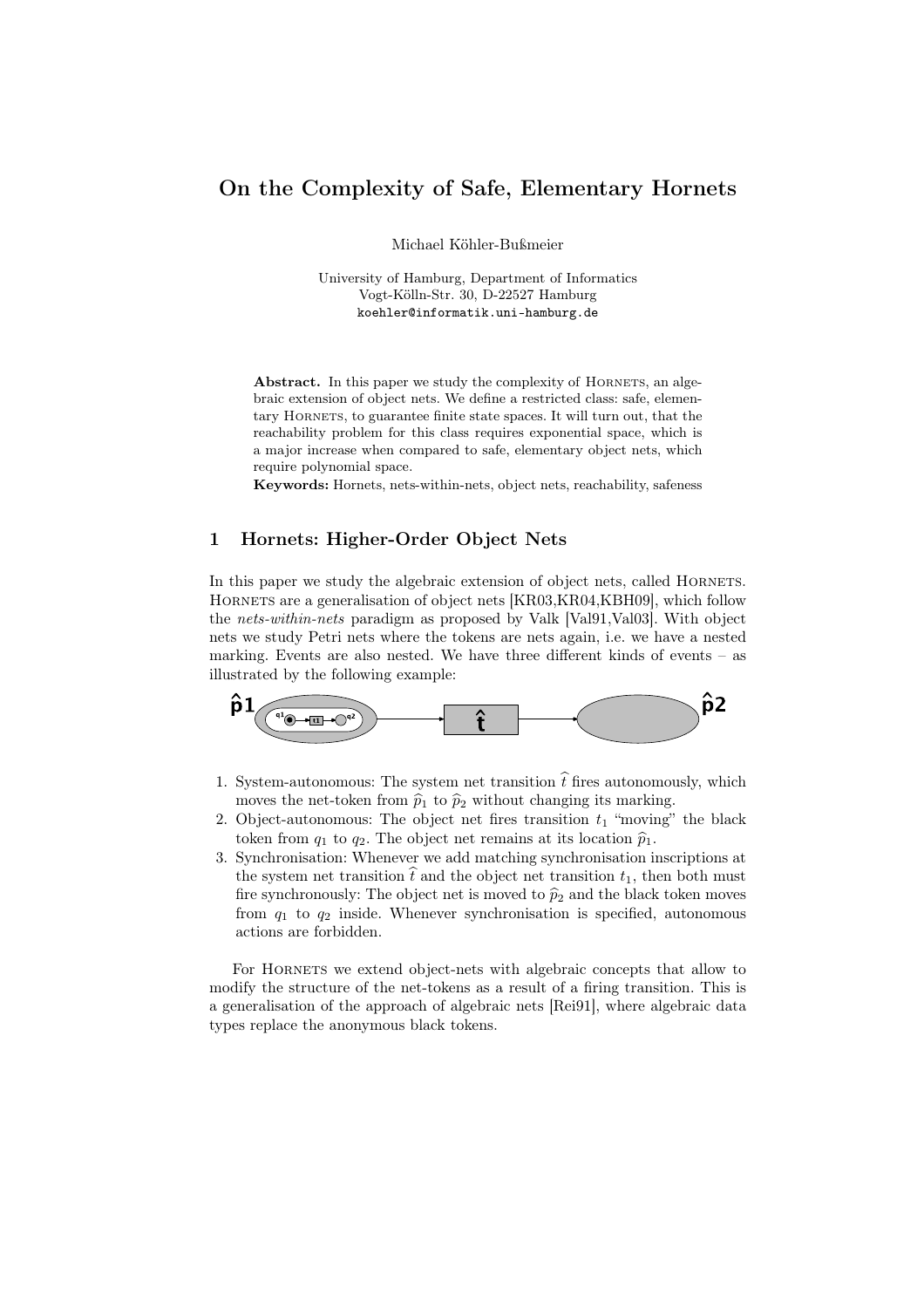*Example 1.* We consider a HORNET with two workflow nets  $N_1$  and  $N_2$  as tokens – cf. Figure 1. To model a run-time adaption, we combine  $N_1$  and  $N_2$  resulting in the net  $N_3 = (N_1||N_2)$ . This modification is modelled by transition t of the HORNETS in Fig. 1. In a binding  $\alpha$  with  $x \mapsto N_1$  and  $y \mapsto N_2$  the transition t is enabled. Assume that  $(x||y)$  evaluates to  $N_3$  for  $\alpha$ . If t fires it removes the two net-tokens from  $p$  and  $q$  and generates one new net-token on place  $r$ . The net-token on  $r$  has the structure of  $N_3$  and its marking is obtained as a transfer from the token on v in  $N_1$  and the token on s in  $N_2$  into  $N_3$ . This transfer is possible since all the places of  $N_1$  and  $N_2$  are also places in  $N_3$  and tokens can be transferred in the obvious way.



Fig. 1. Modification of the net-token's structure

The use of algebraic operations in HORNETS relates them to *algebraic higherorder (AHO) systems* [HEM05], which are restricted to two-levelled systems but have a greater flexibility for the operations on net-tokens, since each net transformation is allowed. There is also a relationship to Nested Nets [Lom08], which are used for adaptive systems.

It is not hard to prove that the general HORNET formalism is Turing-complete. In [KB09] we have proven that there are several possibilities to simulate counter programs: One could use the nesting to encode counters. Another possibility is to encode counters in the algebraic structure of the net operators.

In this paper we like to study the *complexity* that arises due the algebraic structure. Therefore, we restrict HORNETS to guarantee that the system has a finite state space. First, we allow at most one token on each place, which results in the class of *safe* Hornets. However this restriction does not guarantee finite state spaces, since we have the nesting depth as a second source of undecidability [KBH09]. Second, we restrict the universe of object nets to finite sets. Finally, we restrict the nesting depth and introduce the class of *elementary* HORNETS, which have a two-levelled nesting structure. This is done in analogy to the class of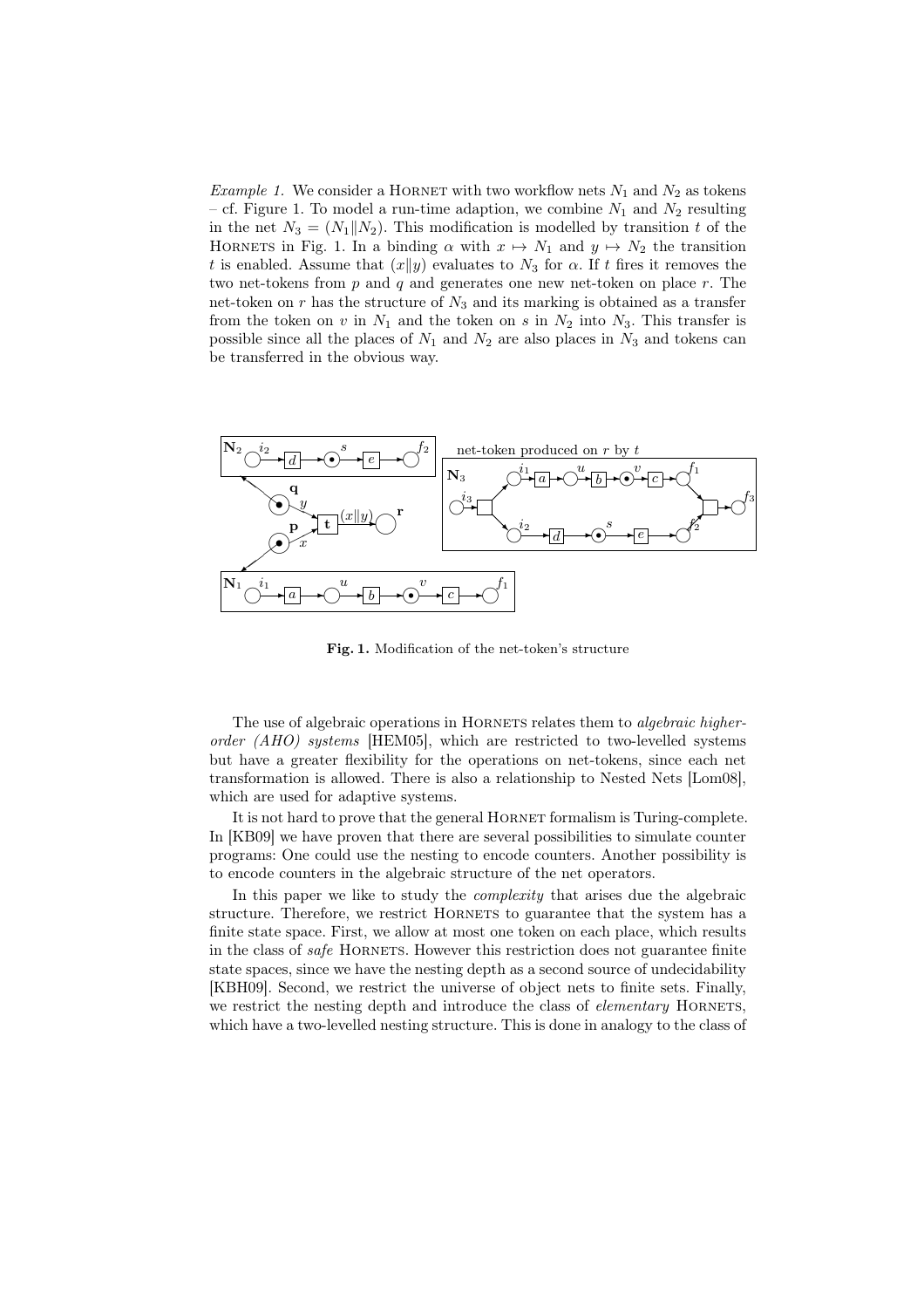*elemtary object net systems (* Eos*)* [KR04], which are the two-level specialisation of general object nets [KR04,KBH09].

If we rule out these sources of complexity the main origin of complexity is the use of algebraic transformations, which are still allowed for safe, elementary HORNETS. As a result we obtain the class of safe, elementary  $HORNETS - in$ analogy to the class of *safe* Eos [KBH10].

We have shown in [KBH10,KBH11] that most problems for *safe* Eos are PSpace-complete. More precisely: All problems that are expressible in LTL or CTL, which includes reachability and liveness, are PSpace-complete. This means that with respect to these problems *safe* EOs are no more complex than  $p/t$  nets.

In this presentation we will show that *safe*, *elementary* HORNETS are beyond PSpace. It is well known that "the reachability problem requires exponential space" in the case of *bounded*  $p/t$  nets [Lip76]. We obtain that the reachability problem for safe, elementary HORNETS requires exponential space, too. We step from polynomial space (as in the case of safe Eos) to exponential space in the case of safe elementary HORNETS.

#### 2 Elementary Hornets

A multiset **m** on the set D is a mapping **m** :  $D \to \mathbb{N}$ . Multisets can also be represented as a formal sum in the form  $\mathbf{m} = \sum_{i=1}^{n} x_i$ , where  $x_i \in D$ .

Multiset addition is defined component-wise:  $(\mathbf{m}_1+\mathbf{m}_2)(d) := \mathbf{m}_1(d) + \mathbf{m}_2(d)$ . The empty multiset **0** is defined as  $\mathbf{0}(d) = 0$  for all  $d \in D$ . Multiset-difference  $m_1 - m_2$  is defined by  $(m_1 - m_2)(d) := \max(m_1(d) - m_2(d), 0).$ 

The cardinality of a multiset is  $|\mathbf{m}| := \sum_{d \in D} \mathbf{m}(d)$ . A multiset **m** is finite if  $|\mathbf{m}| < \infty$ . The set of all finite multisets over the set D is denoted  $MS(D)$ .

Multiset notations are used for sets as well. The meaning will be apparent from its use.

Any mapping  $f: D \to D'$  extends to a multiset-homomorphism  $f^{\sharp}: MS(D) \to$  $MS(D')$  by  $f^{\sharp}(\sum_{i=1}^{n} x_i) = \sum_{i=1}^{n} f(x_i)$ .

*Net-Algebras* We define the algebraic structure of object nets. For a general introduction of algebraic specifications cf. [EM85].

Let K be a set of net-types (kinds). A (many-sorted) *specification*  $(\Sigma, X, E)$ consists of a signature  $\Sigma$ , a family of variables  $X = (X_k)_{k \in K}$ , and a family of axioms  $E = (E_k)_{k \in K}$ .

A signature is a disjoint family  $\Sigma = (\Sigma_{k_1\cdots k_n,k})_{k_1,\cdots,k_n,k\in K}$  of operators. The set of terms of type k over a signature  $\Sigma$  and variables X is denoted  $\mathbb{T}_{\Sigma}^{k}(X)$ .

We use (many-sorted) predicate logic, where the terms are generated by a signature  $\Sigma$  and formulae are defined by a family of predicates  $\Psi = (\Psi_n)_{n \in \mathbb{N}}$ . The set of formulae is denoted  $PL_{\Gamma}$ , where  $\Gamma = (\Sigma, X, E, \Psi)$  is the *logic structure*.

Let  $\Sigma$  be a signature over K. A *net-algebra* assigns to each type  $k \in K$ a set  $\mathcal{N}_k$  of object nets. Each object  $N \in \mathcal{N}_k, k \in K$  net is a p/t net  $N =$  $(P_N, T_N, \textbf{pre}_N, \textbf{post}_N)$ . We identify  $\mathcal N$  with  $\bigcup_{k \in K} \mathcal N_k$  in the following. We assume the family  $\mathcal{N} = (\mathcal{N}_k)_{k \in K}$  to be disjoint.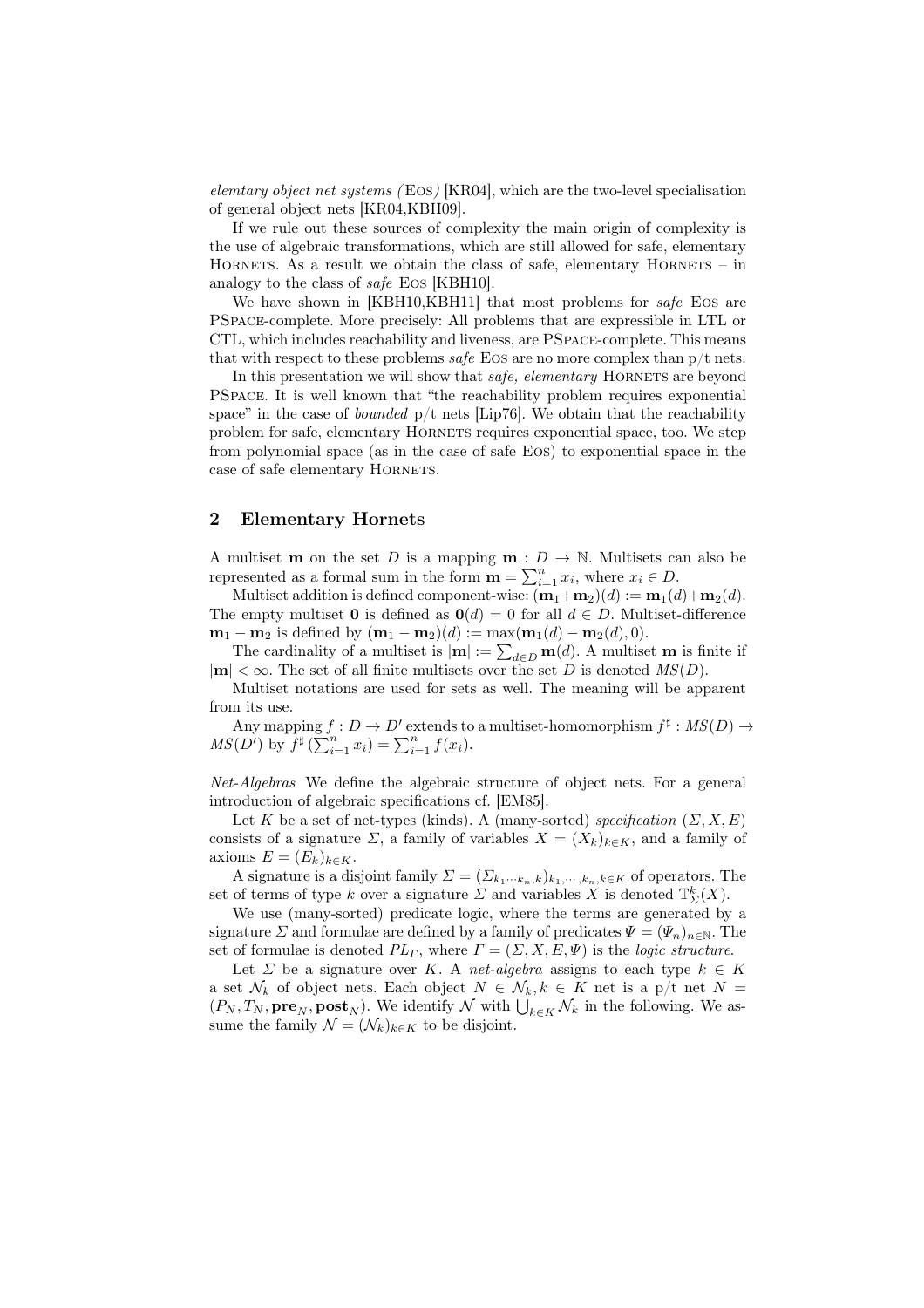The nodes of the object nets in  $\mathcal{N}_k$  are not disjoint, since the firing rule allows to transfer tokens between net tokens within the same set  $\mathcal{N}_k$ . Such a transfer is possible, if we assume that all nets  $N \in \mathcal{N}_k$  have the same set of places  $P_k$ . In the example of Fig. 1 the object nets  $N_1$ ,  $N_2$ , and  $N_3$  must belong to the same type since otherwise it would be impossible to transfer the markings in  $N_1$  and  $N_2$  to the generated  $N_3$ .

In general,  $P_k$  is not finite. Since we like each object net to be finite in some sense, we require that the transitions  $T_N$  of each  $N \in \mathcal{N}_k$  use only a finite subset of  $P_k$ , i.e.  $\forall N \in \mathcal{N} : |\mathbf{P}T_N \cup T_N \mathbf{P}| < \infty$ .

The family of object nets  $\mathcal N$  is the universe of the algebra. A net-algebra  $(\mathcal{N}, \mathcal{I})$  assigns to each constant  $\sigma \in \Sigma_{\lambda,k}$  an object net  $\sigma^{\mathcal{I}} \in \mathcal{N}_k$  and to each operator  $\sigma \in \Sigma_{k_1\cdots k_n,k}$  with  $n>0$  a mapping  $\sigma^{\mathcal{I}}: (\mathcal{N}_{k_1}\times\cdots\times\mathcal{N}_{k_n})\to \mathcal{N}_k$ .

A net-algebra is called *finite* if  $P_k$  is a finite set for each  $k \in K$ .

A variable assignment  $\alpha = (\alpha_k : X_k \to \mathcal{N}_k)_{k \in K}$  maps each variable onto an element of the algebra. For a variable assignment  $\alpha$  the evaluation of a term  $t \in \mathbb{T}_{\Sigma}^{k}(X)$  is uniquely defined and will be denoted as  $\alpha(t)$ .

A net-algebra, such that all axioms of (Σ, X, E) are valid, is called *net-theory*.

*System Net* Assume we have a fixed logic  $\Gamma = (\Sigma, X, E, \Psi)$  and a net-theory  $(N, \mathcal{I})$ . An *elementary higher-order object net* (HORNET) is composed of a system net  $\hat{N}$  and the set of object nets N. W.l.o.g. we assume  $\hat{N} \notin \mathcal{N}$ . To guarantee finite state spaces for elementary HORNETS, we require that the net-theory  $(\mathcal{N}, \mathcal{I})$  is finite, i.e. each place universe  $P_k$  is finite.

The system net is a net  $\hat{N} = (\hat{P}, \hat{T}, \textbf{pre}, \textbf{post}, \hat{G})$ , where each arc is labelled with a multiset of terms: **pre, post** :  $\hat{T} \to (\hat{P} \to MS(\mathbb{T}_{\Sigma}(X)))$ . Each transition is labelled by a guard predicate  $\hat{G}$  :  $\hat{T} \to PL$ . The places of the system net are typed by the function  $d : \hat{P} \to K$ . As a typing constraint we have that each arc inscription has to be a multiset of term of kind assigned to the arc's place:

$$
\mathbf{pre}(\hat{t})(\hat{p}), \quad \mathbf{post}(\hat{t})(\hat{p}) \in MS(\mathbb{T}_{\Sigma}^{d(\hat{p})}(X)) \tag{1}
$$

For each variable binding  $\alpha$  we obtain the evaluated functions  $\mathbf{pre}_\alpha, \mathbf{post}_\alpha$  :  $\widehat{T} \to (\widehat{P} \to MS(\mathcal{N}))$  in the obvious way.

*Nested Markings* Since the tokens of an elementary HORNETS are instances of object nets a *marking* is a *nested* multiset of the form:

$$
\mu = \sum_{i=1}^{n} \widehat{p}_i[N_i, M_i] \quad \text{where} \quad \widehat{p}_i \in \widehat{P}, N_i \in \mathcal{N}_{d(\widehat{p}_i)}, M_i \in MS(P_{N_i}), n \in \mathbb{N}
$$

Each addend  $\hat{p}_i[N_i,M_i]$  denotes a net-token on the place  $\hat{p}_i$  that has the structure of the object net  $N_i$  and the marking  $M_i \in MS(P_{N_i})$ .<sup>1</sup> The set of all nested multisets is denoted as  $\mathcal M$ . We define the partial order  $\sqsubseteq$  on nested multisets by setting  $\mu_1 \sqsubseteq \mu_2$  iff  $\exists \mu : \mu_2 = \mu_1 + \mu$ .

 $1$  For Eos the net structure of a net-token is uniquely determined by the place. So, we do not include the object net  $N_i$  in  $\mu$  for Eos.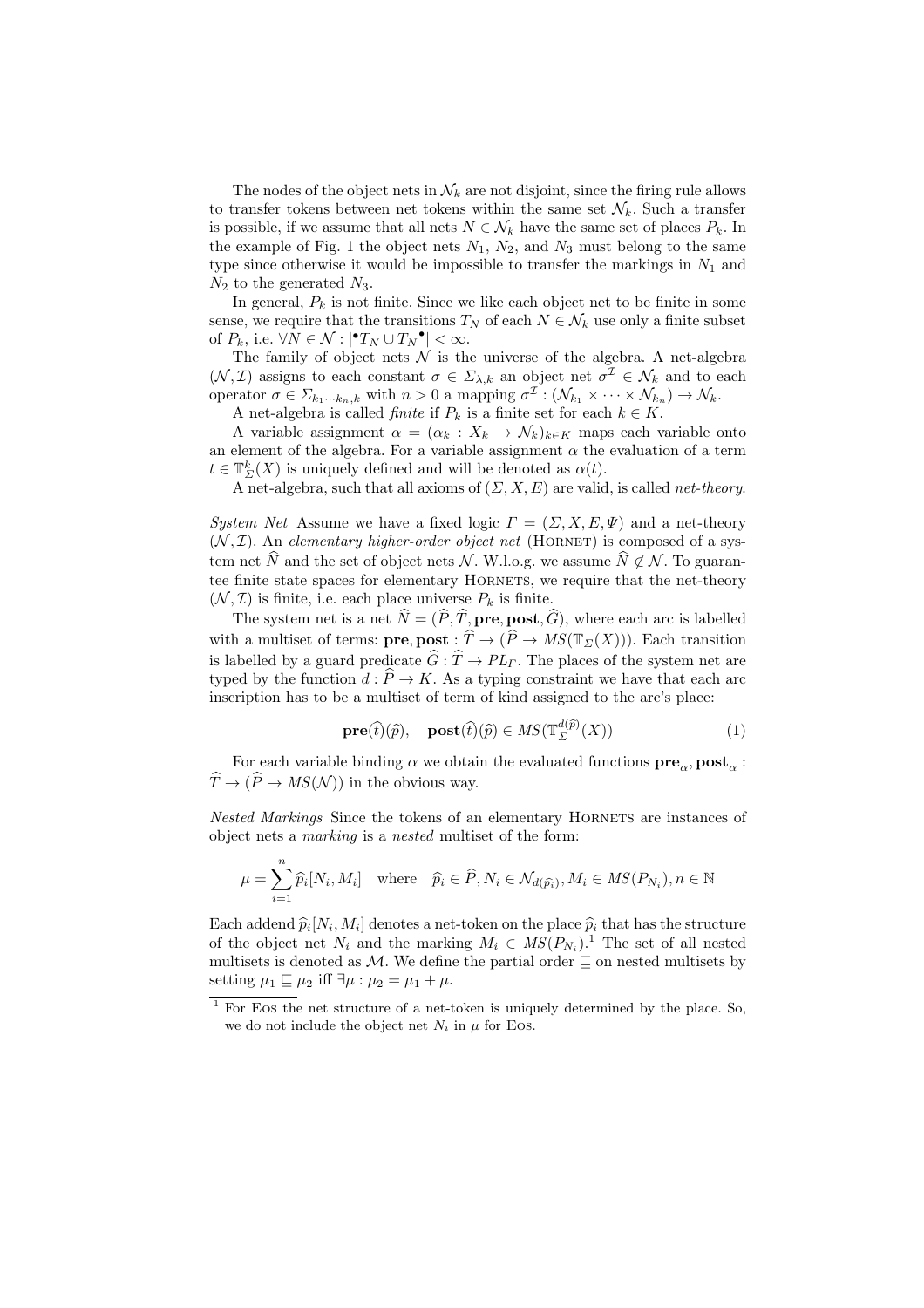The projection  $\Pi^1$  abstracts from the substructure of all net-tokens:

$$
\Pi_N^1\left(\sum_{i=1}^n \widehat{p}_i[N_i, M_i]\right) := \sum_{i=1}^n \mathbf{1}_N(N_i) \cdot \widehat{p}_i \tag{2}
$$

where the indicator function  $\mathbf{1}_N$  is defined as:  $\mathbf{1}_N (N_i) = 1$  iff  $N_i = N$ .

The projection  $\Pi^2_{\mathcal{N}}(\mu)$  is the multiset of all object nets in the marking:

$$
\Pi_{\mathcal{N}}^2 \left( \sum_{i=1}^n \widehat{p}_i[N_i, M_i] \right) := \sum_{i=1}^n N_i \tag{3}
$$

The projection  $\prod_k^2$  is the sum of all net-tokens' markings (of the same type  $k \in K$ ) ignoring their local distribution within the system net:

$$
\Pi_k^2\left(\sum_{i=1}^n \widehat{p}_i[N_i, M_i]\right) := \sum_{i=1}^n \mathbf{1}_k(\widehat{p}_i) \cdot M_i \tag{4}
$$

where the indicator function  $\mathbf{1}_k$  is defined as:  $\mathbf{1}_k(\hat{p}_i) = 1$  iff  $d(\hat{p}) = k$ .

*Synchronisation* The transitions in an HORNET are labelled with synchronisation inscriptions. We assume a fixed set of channels  $C = (C_k)_{k \in K}$ .

– The function family  $\hat{l}_{\alpha} = (\hat{l}_{\alpha}^{k})_{k \in K}$  defines the synchronisation constraints. Each transition of the system net is labelled with a multiset  $\hat{l}^k(\hat{t}) = (e_1, c_1) +$  $\cdots + (e_n, c_n)$ , where the expression  $e_i \in \mathbb{T}_{\Sigma}^k(X)$  describes the called object net and  $c_i \in C_k$  is a channel. Each variable assignment  $\alpha$  generates the function  $\hat{l}_{\alpha}^{k}(\hat{t})(N)$ :

$$
\widehat{l}_{\alpha}^{k}(\widehat{t})(N) := \sum_{\substack{1 \leq i \leq n \\ \alpha(e_i) = N}} c_i \quad \text{for} \quad \widehat{l}^{k}(\widehat{t}) = \sum_{1 \leq i \leq n} (e_i, c_i) \tag{5}
$$

Each function  $\hat{l}_{\alpha}^{k}(\hat{t})(N)$  assigns for each object net N a multiset of channels. The intention is that  $\hat{t}$  fires synchronously with a multiset  $\vartheta(N)$  of object net transitions with matching multiset of labels.

– For each  $N \in \mathcal{N}_k$  the function  $l_N$  assigns to each transition  $t \in T_N$  either a channel  $c \in C_k$  or  $\perp_k$ , whenever t fires without synchronisation, i.e. autonously.

Definition 1 (Elementary Hornet). *Assume a fixed many-sorted predicate logic*  $\Gamma = (\Sigma, X, E, \Psi)$ *. An elementary* HORNET *is a tuple*  $EH = (\hat{N}, \mathcal{N}, \mathcal{I}, d, l, \mu_0)$ *such that:*

- 1.  $\hat{N}$  *is an algebraic net, called the system net.*
- *2.*  $(N, \mathcal{I})$  *is a finite net-theory for the logic*  $\Gamma$ *.*
- *3.*  $d : \hat{P} \to K$  *is the typing of the system net places.*
- 4.  $l = (\hat{l}, l_N)_{N \in \mathcal{N}}$  *is the labelling.*
- *5.*  $\mu_0 \in \mathcal{M}$  *is the initial marking.*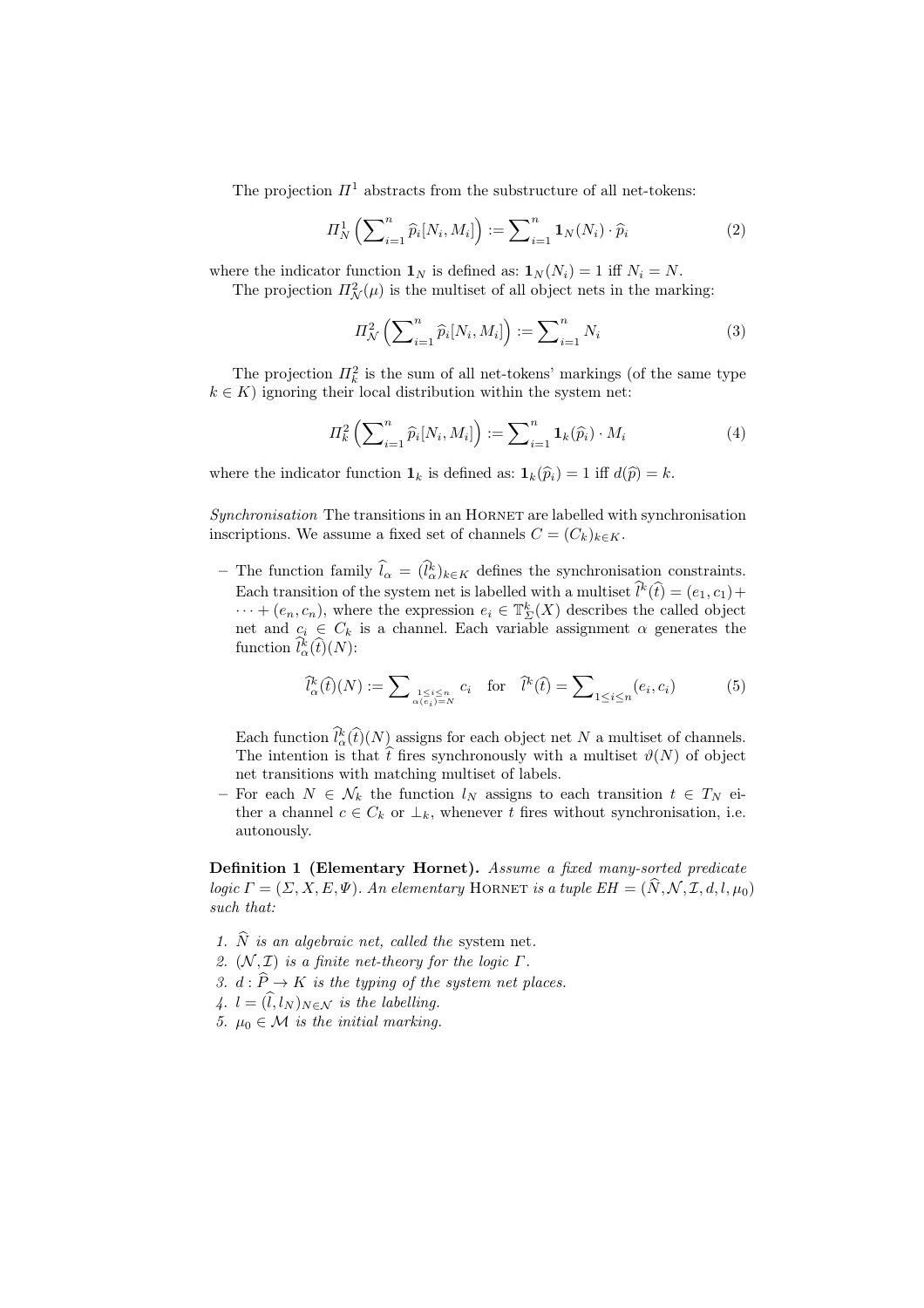*Events* The synchronisation labelling generates the set of system events Θ: The labelling introduces three cases of events:

- 1. Synchronised firing: There is at least one object net that has to be synchronised, i.e. there is a N such that  $\widehat{l}(\widehat{t})(N)$  is not empty. Such an event is a pair  $\theta = \hat{t}^{\alpha}[\vartheta]$ , where  $\hat{t}$  is a system net transition,  $\alpha$  is a variable binding, and  $\vartheta$  is a function that maps each object net to a multiset of its transitions, i.e.  $\vartheta \in MS(T_N)$ . It is required that  $\hat{\tau}$  and  $\vartheta(N)$  have matching multisets of labels, i.e.  $\widehat{l}(\widehat{t})(N) = l_N^{\sharp}(\vartheta(N))$  for all  $N \in \mathcal{N}$ . The intended meaning is that  $\hat{\tau}$  fires synchronously with all the object net transitions  $\vartheta(N)$ ,  $N \in \mathcal{N}$ .
- 2. System-autonomous firing: The transition  $\hat{t}$  of the system net fires autonomously, whenever  $\hat{l}(t)$  is the empty multiset **0**. We consider system-autonomous firing as a special case of synchronised firing generated by the function  $\vartheta_{id}$ , defined as  $\vartheta_{id}(N) = 0$  for all  $N \in \mathcal{N}$ .
- 3. Object-autonomous firing: An object net transition  $t$  in  $N$  fires autonomously, whenever  $l_N(t) = \perp_k$ .

Object-autonomous events are denoted as  $id_{\widehat{p},N}[\vartheta_t]$ , where  $\vartheta_t(N') = \{t\}$ if  $N = N'$  and 0 otherwise. The meaning is that in object net N fires t autonomously within the place  $\hat{p}$ .

For the sake of uniformity we define for an arbitrary binding  $\alpha$ :

$$
\mathbf{pre}_\alpha(id_{\widehat{p},N})(\widehat{p}')(N')=\mathbf{post}_\alpha(id_{\widehat{p},N})(\widehat{p}')(N')=\begin{cases}1 & \text{ if } \widehat{p}'=\widehat{p}\wedge N'=N\\0 & \text{ otherwise.}\end{cases}
$$

The set of all events generated by the labelling  $l$  is  $\Theta_l := \Theta_1 \cup \Theta_1$ :

$$
\Theta_1 := \left\{ \widehat{\tau}^{\alpha}[\vartheta] \quad | \ \forall N \in \mathcal{N} : \widehat{l}_{\alpha}(\widehat{t})(N) = l_N^{\sharp}(\vartheta(N)) \right\} \n\Theta_2 := \left\{ id_{\widehat{p},N}[\vartheta_t] \mid \widehat{p} \in \widehat{P}, N \in \mathcal{N}_{d(\widehat{p})}, t \in T_N \right\}
$$
\n(6)

*Firing Rule* A system event  $\theta = \hat{\tau}^{\alpha}[\vartheta]$  removes net-tokens together with their indicident intermal modeling. Figures the spent public constant modeling  $\lambda \in \mathcal{M}$ individual internal markings. Firing the event replaces a nested multiset  $\lambda \in \mathcal{M}$ that is part of the current marking  $\mu$ , i.e.  $\lambda \subseteq \mu$ , by the nested multiset  $\rho$ . The enabling condition is expressed by the *enabling predicate*  $\phi_{EH}$  (or just  $\phi$ whenever  $EH$  is clear from the context):

$$
\phi(\hat{\tau}^{\alpha}[\vartheta], \lambda, \rho) \iff \forall k \in K : \n\forall \hat{p} \in d^{-1}(k) : \forall N \in \mathcal{N}_k : \Pi_N^1(\lambda)(\hat{p}) = \mathbf{pre}_{\alpha}(\hat{\tau})(\hat{p})(N) \land \n\forall \hat{p} \in d^{-1}(k) : \forall N \in \mathcal{N}_k : \Pi_N^1(\rho)(\hat{p}) = \mathbf{post}_{\alpha}(\hat{\tau})(\hat{p})(N) \land \n\Pi_k^2(\lambda) \ge \sum_{N \in \mathcal{N}_k} \mathbf{pre}_N^{\sharp}(\vartheta(N)) \land \n\Pi_k^2(\rho) = \Pi_k^2(\lambda) + \sum_{N \in \mathcal{N}_k} \mathbf{post}_N^{\sharp}(\vartheta(N)) - \mathbf{pre}_N^{\sharp}(\vartheta(N))
$$
\n(7)

The predicate  $\phi$  has the following meaning: Conjunct (1) states that the removed sub-marking  $\lambda$  contains on  $\hat{p}$  the right number of net-tokens, that are removed by  $\hat{\tau}$ . Conjunct (2) states that generated sub-marking  $\rho$  contains on  $\hat{p}$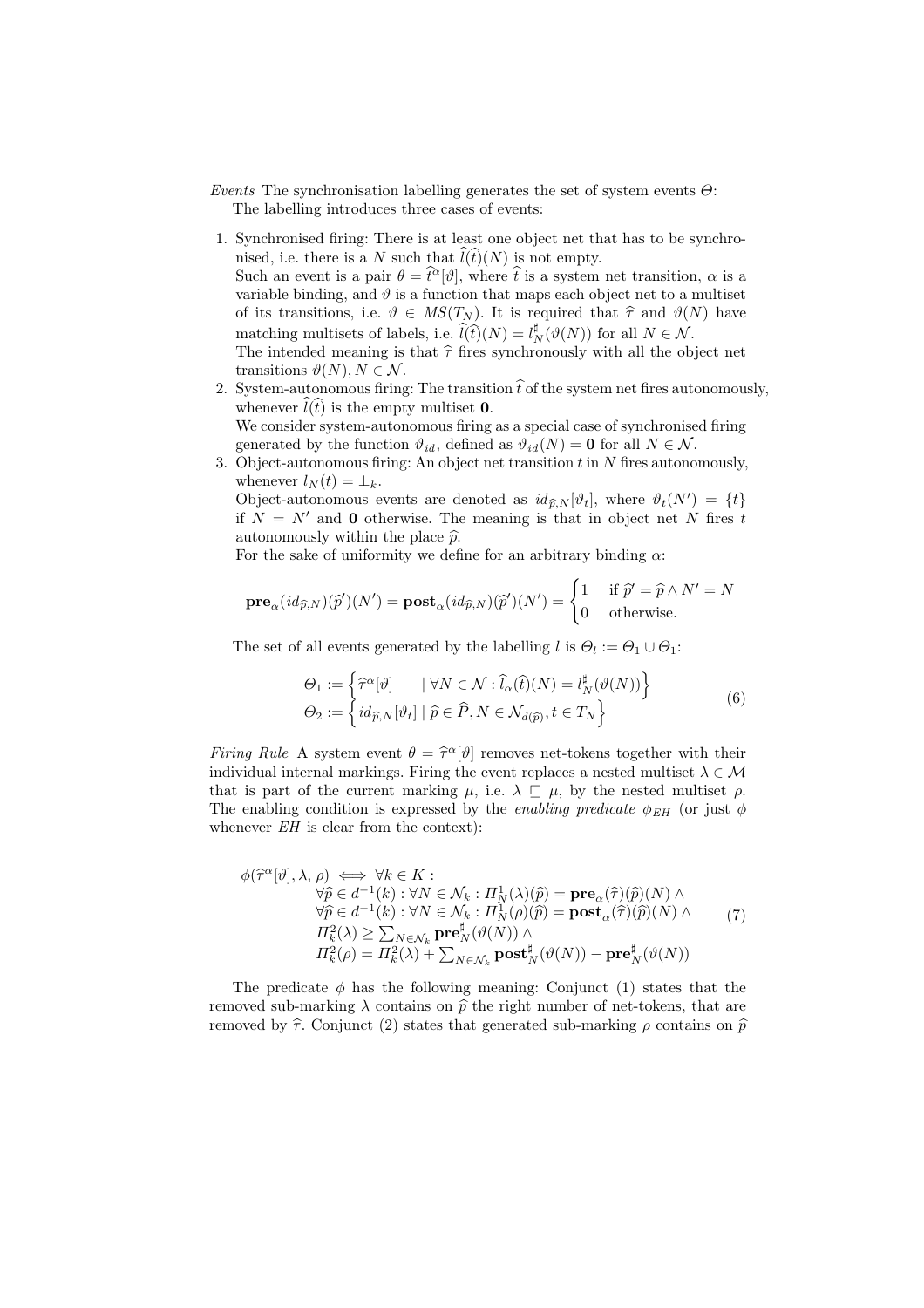the right number of net-tokens, that are generated by  $\hat{\tau}$ . Conjunct (3) states that the sub-marking  $\lambda$  enables all synchronised transitions  $\vartheta(N)$  in the object N. Conjunct  $(4)$  states that the marking of each object net N is changed according to the firing of the synchronised transitions  $\vartheta(N)$ .

Note, that conjunct (1) and (2) assures that only net-tokens relevant for the firing are included in  $\lambda$  and  $\rho$ . Conditions (3) and (4) allow for additional tokens in the net-tokens.

For system-autonomous events  $\hat{t}^{\alpha}[\vartheta_{id}]$  the enabling predicate  $\phi$  can be simplified further: Conjunct (3) is always true since  $\mathbf{pre}_N(\vartheta_{id}(N)) = \mathbf{0}$ . Conjunct (4) simplifies to  $\Pi_k^2(\rho) = \Pi_k^2(\lambda)$ , which means that no token of the object nets get lost when a system-autonomous events fires.

Analogously, for an object-autonomous event  $\hat{\tau}[\vartheta_t]$  we have an idle-transition  $\hat{\tau} = id_{\hat{p},N}$  and  $\vartheta = \vartheta_t$  for some t. Conjunct (1) and (2) simplify to  $\Pi_N^1(\lambda) =$  $\widehat{p} = \Pi^1_{N'}(\rho)$  for  $N' = N$  and to  $\Pi^1_{N'}(\lambda) = \mathbf{0} = \Pi^1_{N'}(\rho)$  otherwise. This means that  $\lambda = \widehat{p}[M], M$  enables t, and  $\rho = \widehat{p}[M - \mathbf{pre}_N(t) + \mathbf{post}_N(t)].$ 

**Definition 2 (Firing Rule).** Let EH be an elementary HORNET and  $\mu, \mu' \in$ M *markings.*

- $-$  *The event*  $\hat{\tau}^{\alpha}[\vartheta]$  *is enabled in* μ *for the mode*  $(\lambda, \rho) \in \mathcal{M}^2$  *iff*  $\lambda \subseteq \mu \wedge$  $\phi(\widehat{\tau}[\vartheta], \lambda, \rho)$  *holds and the guard*  $\widehat{G}(t)$  *holds, i.e.*  $E \models_{\mathcal{I}}^{\alpha} \widehat{G}(\widehat{\tau})$ *.*
- *An event*  $\hat{\tau}^{\alpha}[\vartheta]$  *that is enabled in* μ *can fire:* μ  $\frac{\hat{\tau}^{\alpha}[\vartheta](\lambda,\rho)}{EH}$  $\frac{\tau_{\perp}[\nu](\lambda,\rho)}{EH} \mu'.$
- $-$  *The resulting successor marking is defined as*  $μ' = μ − λ + ρ$ .

Note, that the firing rule has no a-priori decision how to distribute the marking on the generated net-tokens. Therefore we need the mode  $(\lambda, \rho)$  to formulate the firing of  $\hat{\tau}^{\alpha}[\vartheta]$  in a functional way.

#### 3 Boundedness for Safe Elementary Hornets

A HORNET is safe iff each place  $\hat{p}$  in the system net carries at most one token and each net-token carries at most one token on each place  $p$  in all reachable markings  $\mu$ . Since we are interested in safe Hornets in the following, we do not use arc weights greater than 1.

Since all nets  $N \in \mathcal{N}_k$  have the same set of places  $P_k$ , there is an upper bound for the cardinality of  $\mathcal{N}_k$ .

**Lemma 1.** For each  $k \in K$  we have  $|\mathcal{N}_k| \leq 2^{\left(2^{4|P_k|}\right)}$ .

*Proof.* Note, that each common set of places  $P_k$  is finite for elementary HOR-NETS. Each possible transition t chooses a subset of  $P_k$  for the preset  $\bullet$ t and another subset for the postset  $t^{\bullet}$ . We identify t with the pair  $({^{\bullet}t}, t^{\bullet})$ . A transition is an element from  $T_k := \mathcal{P}(P_k) \times \mathcal{P}(P_k)$ . We have  $|T_k| = 2^{|P_k|} \cdot 2^{|P_k|} =$  $(2^{|P_k|})^2 = 2^{2|P_k|}$  different transitions.

To each transition  $t \in T_N$ ,  $N \in \mathcal{N}_k$  the partial function  $l_N$  assigns either a channel  $c \in C_k$  or  $\perp_k$ .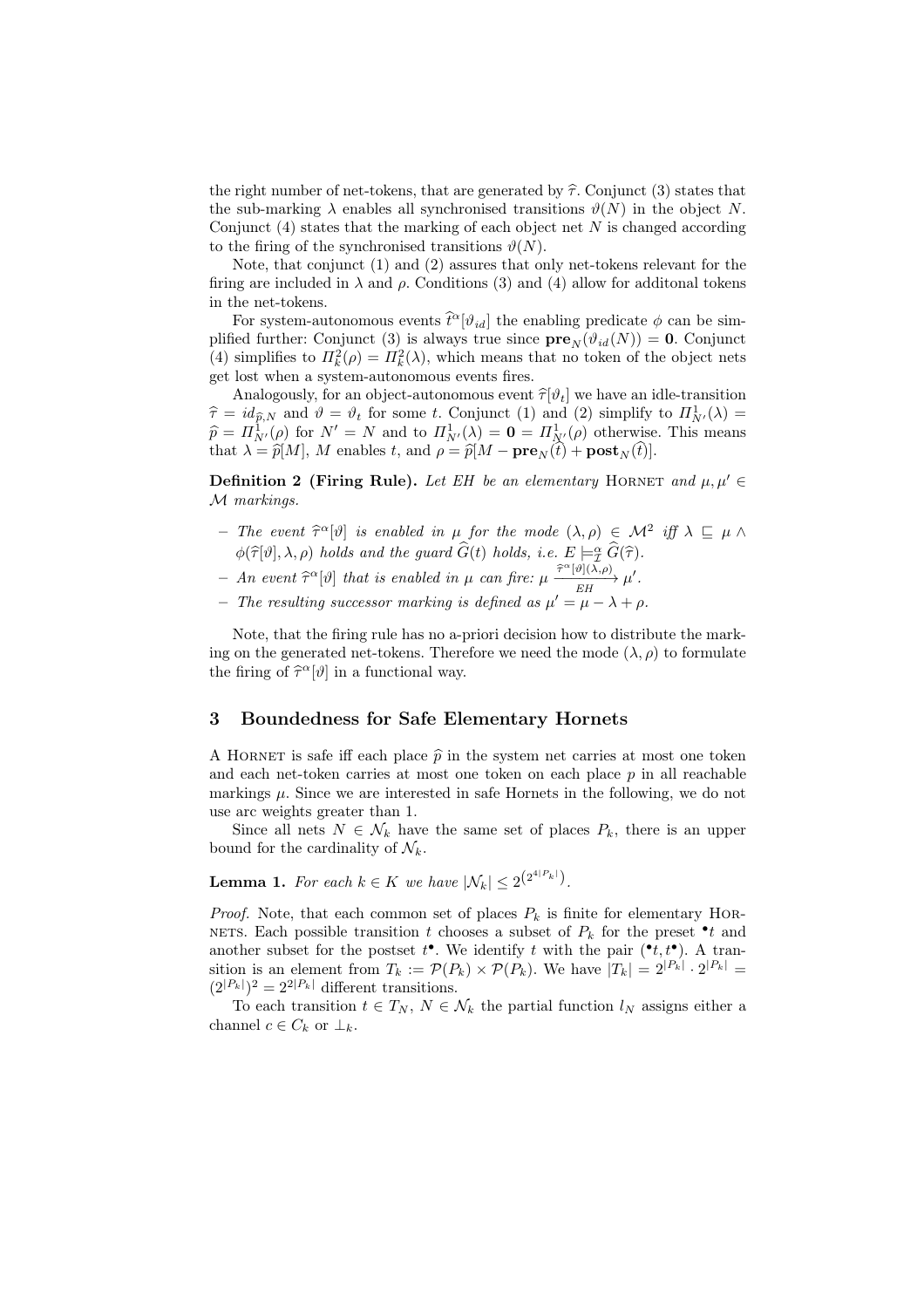The set of labelled transitions is  $LT_k := T_k \times (C_k \cup \{\perp_k\})$  and we have  $|LT_k| = |T_k \times (C_k \cup \{\perp_k\}))| = 2^{2|P_k|} \cdot (|C_k| + 1)$  different labelled transitions.

We cannot use more channels than we have transitions in the object net, i.e. we could use at most  $|T_k| \leq 2^{2|P_k|}$  different channels from  $C_k \cup \{\perp_k\}$ . Thus, we have:

$$
|LT_k| = 2^{2|P_k|} \cdot (|C_k| + 1) \le 2^{2|P_k|} \cdot 2^{2|P_k|} \le 2^{4|P_k|}
$$

Since each object net N in  $\mathcal{N}_k$  is characterised by its set of labelled transitions and there are  $|\mathcal{P}(LT_k)| = 2^{|LT_k|}$  subsets of  $LT_k$ , we have at most  $2^{(2^{4|P_k|})}$  different object nets.  $q$ ed.

In the following we identify an object net with a subset of  $LT_k$ .

Lemma 2. *A safe* HORNET has a finite reachability set.

*Proof.* Each reachable marking is of the form  $\mu = \sum_{i=1}^{n} \hat{p}_i[N_i, M_i]$ . Since each each object net  $N \in \mathcal{N}_k$  is safe, we know that each net-token has at most  $2^{|P_k|}$ different markings  $M_i$  Furthermore, we know  $|\mathcal{N}_k| \leq 2^{\left(2^{4|P_k|}\right)}$ . Assume that m is the maximum of all  $|P_k|$ . Then we have at most  $2^{(2^{4m})} \cdot 2^m$  different net-tokens  $[N, M].$ 

Each system net place  $\hat{p}$  is either unmarked or marked with one of these net-tokens. Therefore, we have at most  $(1+2^{(2^{4m})}\cdot 2^m)^{|\widehat{P}|}$  different markings in the safe Hornet.  $qed.$ 

It can be shown that for each elementary HORNET  $EH$  there exists an EOS OS(EH) with the simulation property:  $\mu \xrightarrow[E]{*} \mu' \iff \overline{\mu} \xrightarrow[OS(EH)]{} \overline{\mu'}.$  The construction of  $OS(EH)$  results in a quite drastic increase in the size of Eos. since we add new elements for each object net in the HORNET. By Lemma 1 the size of the Eos grows double exponentially in  $P_k$ . Therefore, the simulation by  $OS(EH)$  is only good for showing undecidability by giving a reduction from HORNETS to EOS (Since we know that the reachability problem for EOS is undecidable [Köh07], we obtain another undecidability proof for HORNETS.), but not for studying complexity bounds.

In the following we study the complexity of the reachability problem for safe elementary Hornets.

#### 4 Encoding of Elementary HORNETS

To encode a  $p/t$  net, we encode the pre-and the post-matrix, which can be stored in  $O(|P| \cdot |T|)$  bits. The size of an elementary HORNET is more involved, since we have to store the algebra and the net-tokens:

**Lemma 3.** Let  $EH = (\hat{N}, \mathcal{N}, \mathcal{I}, d, l, \mu_0)$  *an elementary* HORNET *with*  $\mu_0 =$  $\sum_{i=1}^n \widehat{p}_i[N_i, M_i]$ . Assume that the net algebra can be encoded in  $s(\mathcal{I})$  space. Then, EH can be encoded in  $s(EH) := s(\widehat{N}) + s(\mathcal{I}) + s(\mu_0)$  *space, where:* 

$$
s(\widehat{N}) \in O\left(|\widehat{P}|\cdot |\widehat{T}|\right) \quad \text{ and } \quad s(\mu_0) \in O\left(|\widehat{P}|\cdot (m_{\mathcal{N}}(\mu_0) \cdot m_P + m_P^2)\right)
$$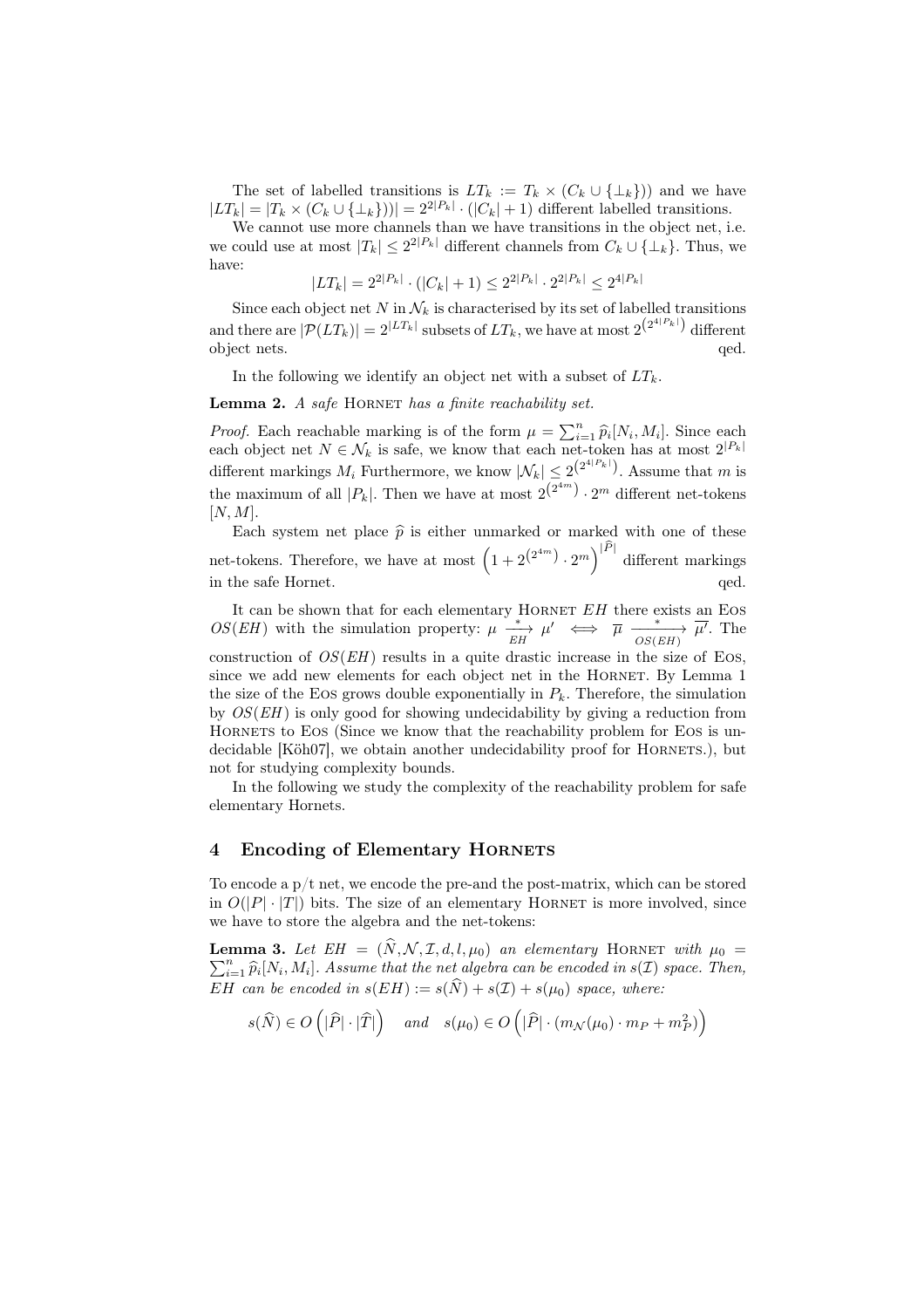$with \ m_P := \max\{|P_k| : k \in K\} \ and \ m_N(\mu_0) := \max\{s(N) \mid N \in \Pi_N^2(\mu_0)\}.$ 

*Proof.* Note, that it is sufficient to encode the system net  $\hat{N}$ , the net operators in  $\mathcal{I}$ , the typing d, the global object net place sets  $P_k$ , and the initial marking  $\mu_0$ . It is not necessary to encode the object nets in  $\mathcal{N}$ , since the object nets are part of the current marking  $\mu$  and combinatorially derived from  $P_k$ .

– The system net can be stored in  $O(|\widehat{P}|\cdot|\widehat{T}|)$  bits:

The arc-inscriptions  $\mathbf{pre}(\hat{t})$ ,  $\mathbf{post}(\hat{t})$  and transition-inscriptions  $\widehat{G}(\hat{t})$  are finite and need  $O(|\widehat{P}|\cdot|\widehat{T}|)$  bits. The system net labelling  $\widehat{l}^k(\widehat{t})$  are finite expressions, too, and need  $O(|\widehat{T}|)$  bits.

– The typing d is stored in  $O(|\widehat{P}|)$  bits.

We encode the initial marking  $\mu_0 = \sum_{i=1}^n \widehat{p}_i[N_i, M_i]$  as a list:

- Each  $\hat{p}$  is marked with at most one net-token:  $n \leq |\hat{P}|$ .
- Each object net transition is an element from  $T_k := \mathcal{P}(P_k) \times \mathcal{P}(P_k)$ , which needs  $O(|P_k|)$  bits. The label  $l_N(t)$  of an object net transition t is stored in  $O(|P_k|)$  bits, since  $|C_k \cup \{\perp_k\}| \leq |T_N|$ .
- Therefore, a labelled object net transition t uses  $s(t) \in O(|P_k|)$  bits.
- Each object net is identified with some subset  $LT_N = \{(t_1, c_1), \ldots, (t_n, c_n)\}\;$ of  $LT_k$ . We encode each object N as the list  $code(N) := (t_1, c_1) \cdots (t_n, c_n)$ . All in all, we need  $s(N_i) := |LT_{N_i}| \cdot O(|P_k|)$  bits to store  $code(N)$ . Since each place  $P_k$  in the object net is marked with at most one token, we can store  $M_i$  as a list of those places that are marked in  $M_i$ . We need at most  $s(M_i) := |P_{d(\widehat{p}_i)}| \log(|P_{d(\widehat{p}_i)}|) \leq |P_{d(\widehat{p}_i)}|^2$  bits for this list.

Therefore, each net-token  $[N_i, M_i]$  needs  $O(|LT_{N_i}| \cdot |P_k| + |P_k|^2)$  bits.

– The space needed for the initial marking  $\mu_0 = \sum_{i=1}^n \hat{p}_i[N_i, M_i]$  is:

$$
s(\mu_0) = \sum_{i=1}^n s(N_i) + s(M_i) \in O(\sum_{i=1}^n |LT_{N_i}| \cdot |P_{d(\widehat{p}_i)}| + |P_k|^2) \subseteq O(\sum_{i=1}^n m_{\mathcal{N}}(\mu_0) \cdot m_P + m_P^2) \subseteq O(|\widehat{P}| \cdot (m_{\mathcal{N}}(\mu_0) \cdot m_P + m_P^2))
$$

Then,  $s(EH)$  is the sum of all components.

Since  $s(N_i) \leq 2^{4m_P}$  we have  $m_N(\mu_0) \leq 2^{4m_P}$ , which "simplifies" the estimation for  $|\mu_0|$ :

$$
s(\mu_0) \in O\left(|\widehat{P}| \cdot (m_{\mathcal{N}}(\mu_0) \cdot m_P + m_P^2)\right) \subseteq O\left(|\widehat{P}| \cdot (2^{2(m_P+1)} \cdot m_P + m_P^2)\right)
$$

But, in general  $2^{4m_P}$  is a rather rude estimation, e.g. in those cases, when only a small subset of  $\mathcal N$  is reachable.

# 5 Complexity of the Reachability Problem

The size  $|A|$  of a Turing machines A is the size needed to store its Turing table. Following the presentation in [Esp98] we consider Turing machines A that start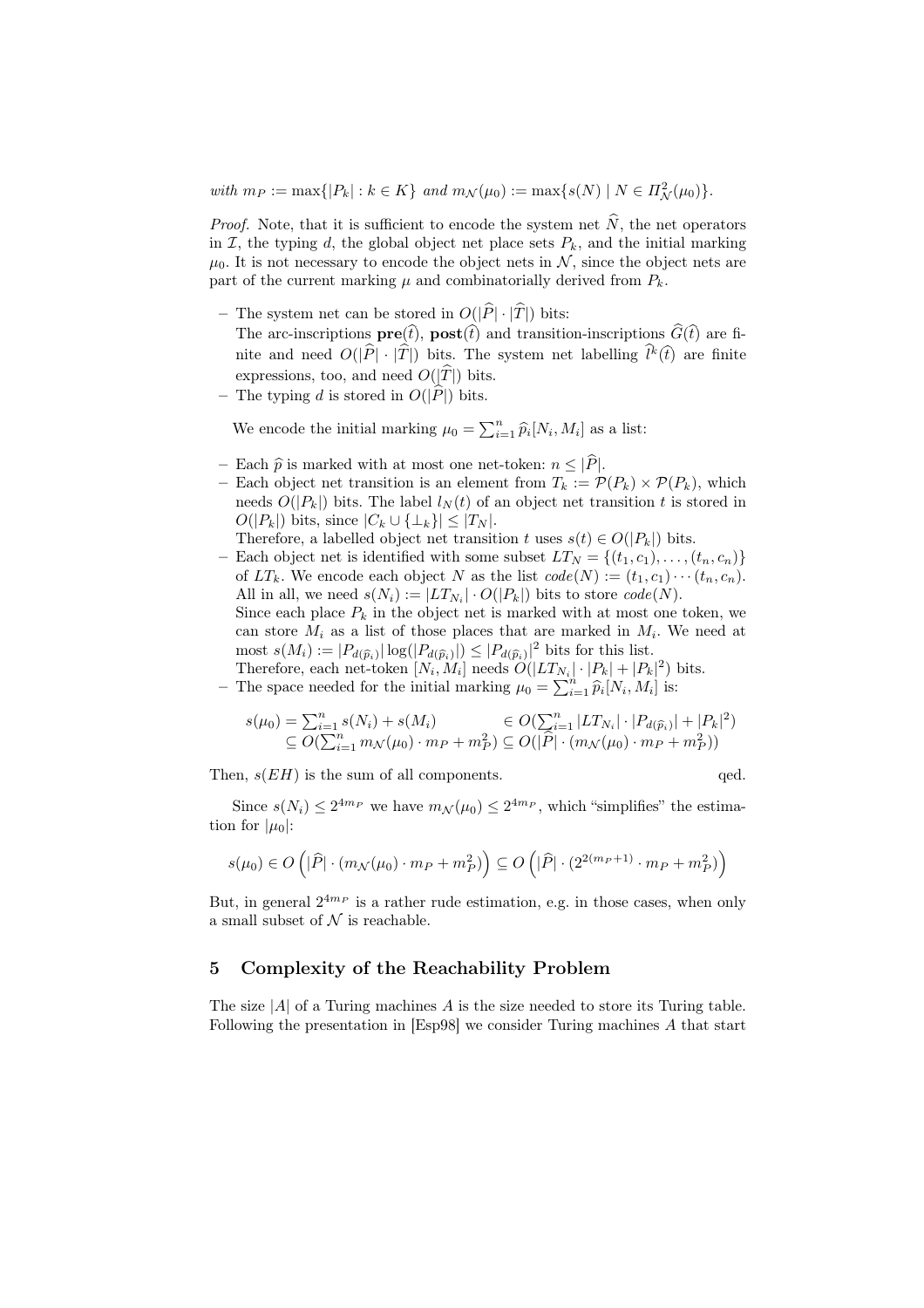with an empty tape as input. We say that  $A$  is exponentially bounded (w.r.t. the size of A) if A uses at most  $2^{|A|}$  cells of the tape during all possible runs starting with the empty tape.

It is well known that each TM A can be simulated by a counter program  $C(A)$ . Moreover, if A is exponentially bounded (w.r.t. the size of A), then each counter of  $C(A)$  is bounded by  $2^{2^{|A|}}$ .

Theorem 1. *The reachability problem for safe elementary* Hornets *requires exponential space.*

*Proof.* Our proof that the reachability problem for safe elementary Hornets requires at least exponential space is similar to the heart of Lipton's famous result. Lipton has proven that acceptance of a counter program  $C$  translates into a reachability question for a  $p/t$  net  $N(C)$ . Lipton gives a construction for  $N(C)$ , which is of size  $O(|C|^2)$ . This proves that the reachability problem requires at least  $2\sqrt{|C|}$  space, i.e. exponential space.

Our goal is to simulate a counter program  $C$  by a safe, elementary HORNET EH of size  $O(poly(|C|))$ . In this case we know that a question about a counter program C translates into a question about  $EH$ . When C needs  $2^{|A|}$  space for the counters, we have that  $EH$  needs  $2\sqrt[n]{|A|}$  space for the corresponding question, where *n* is the order of the polynom  $poly(|C|)$ .

The translation of counter program statements into HORNETS is quite straightforward. For each program line  $l$  and each counter  $c$  we have a place. Places for lines are marked with black tokens, places for counters are marked with the net-type Int.

For the type Int we have the constant zero and the unary operator suc. The net zero is interpreted as the object net with no transitions and suc enumerates the next subset of  $LT_{\text{int}}$ .

The translation of each command into a transition is given as in the figure below. The initial marking puts a black token at  $l_1$  for first command and one net-token [zero, 0] on each counter place.



Since we cannot use more counters than we have statements in  $C$  we have  $O(|\widehat{P}|\cdot|\widehat{T}|) \subseteq O(|\widehat{T}|^2) = O(|C|^2)$ , i.e. the resulting system net  $\widehat{N}$  grows quadratic in the size of the program C.

Each net-token [zero, 0] in  $\mu_0$  needs only  $O(|P_{\text{int}}|)$  bits, since zero is encoded by the empty list. The marking 0 is encoded by constantly many bits. Therefore, the initial marking needs only  $O(|\widehat{P}|) \subseteq O(|C|)$  bits.

It remains to estimate the size of a Turing machine that the nets zero and  $suc(N)$  (cf. Fig. 2). It is easy to construct the object net zero: simply return the empty list. For the construction of  $\mathsf{succ}(N)$ , where N is given as a list X, we do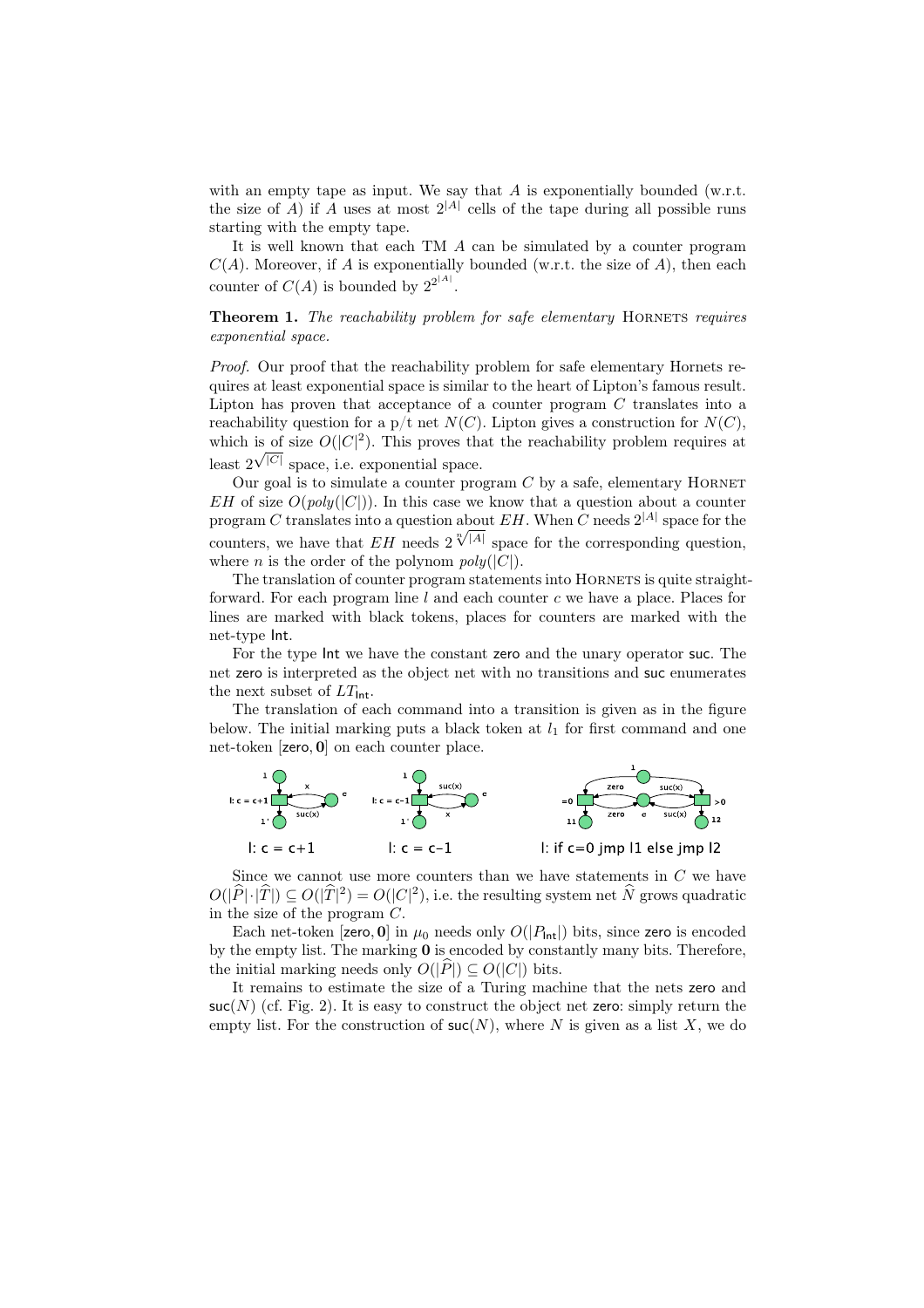function  $suc(X)$ : list of bit-vector): list of bit-vector var  $a, b, c$  : bit; var  $i$  : bit-vector: var  $Y$  : list of bit-vector: begin  $Y := \text{empty-list}; \quad c := 1;$  $n := d\text{-exp}(|P_{\text{Int}}|) / f n = 2^{2^{4|P_{\text{Int}}|}}$ for  $i := 0$  to  $n - 1$  do  $a := \mathsf{is-in}(i, X);$  $(b, c) := (c \land a, c \text{ XOR } a);$ if  $b = 1$  then  $Y := \text{append}(i, Y)$ end; return  $Y$ ; end function  $d$ -exp( $n :$  int) : int var  $x, y, i$  : int; begin  $n := 2n + 1;$  $x := 1$ ; for  $i := 1$  to  $n$  do  $x := 2x$  end  $1/x = 2^{2n+1}$  $y=1;$ for  $i := 1$  to  $x$  do  $y := 2y$  end  $1/y = 2^{2^{2n+1}}$ return y end

Fig. 2. Listing: Net Operators Fig. 3. Listing: Bound

a binary increment: We convert the list  $X$  of labelled transitions into a binary string  $a_0 \cdots a_{n-1}$  of length  $n := 2^{2^{4|P_{\text{int}}|}} = |\mathcal{N}_{\text{int}}|$ . The digits  $a_i$  are computed whenever necessary. We iterate through all indices  $i$  from 0 to  $n$  and compute from a and the current carry c the output digit  $b_i$  and the next carry bit. We add the labelled transition with index  $i$  to the list Y. Finally, Y is the list that encodes the resulting object net  $\mathsf{suc}(N)$ .

Note, that we cannot denote  $n = 2^{2^{d|P_{\text{int}}|}}$  directly as the limite of the for-loop, since we need at least  $2^{4|P_{\text{int}}|}$  bits to store the for-command, which is undesired to obtain a small Hornet. Instead, we compute n by the function  $d-\exp(|P_{int}|)$ , which needs only  $log(|P_{\text{Int}}|)$  bits to store. With this trick the size of the programs are within  $O(\log(|P_{\text{Int}}|)).$ 

Each counter of  $C(A)$  is bounded by  $2^{2^{|A|}}$ . If we set  $|P_{\text{Int}}| := |A|$ , then we can generate  $n = 2^{2^{4|A|}} \ge 2^{2^{|A|}}$  object nets – enough to simulate the counter. With  $|P_{\text{Int}}| := |A|$  we obtain  $O(\log(|P_{\text{Int}}|)) \subseteq O(|P_{\text{Int}}|) = O(|A|) = O(|C|)$ .

The size of the HORNET is therefore in

$$
O(|\widehat{P}|\cdot|\widehat{T}|)+O(|\widehat{P}|)+O(\log(|P_{\mathsf{Int}}|))\subseteq O(|C|^2)+O(|C|)+O(\log(|C|))\subseteq O(|C|^2).
$$

This shows that  $EH$  needs  $2^{\sqrt{|A|}}$  space for the reachability problem. qed.

#### 6 Conclusion

In this paper we studied the subclass of safe, elementary HORNETS. While all properties expressible in temporal logic are PSpace-complete for safe Eos, we obtain that the reachability problem for safe, elementary Hornets needs at least exponential space, which is also a lower bound for LTL model checking since the reachability problem can be expressed as a LTL property.